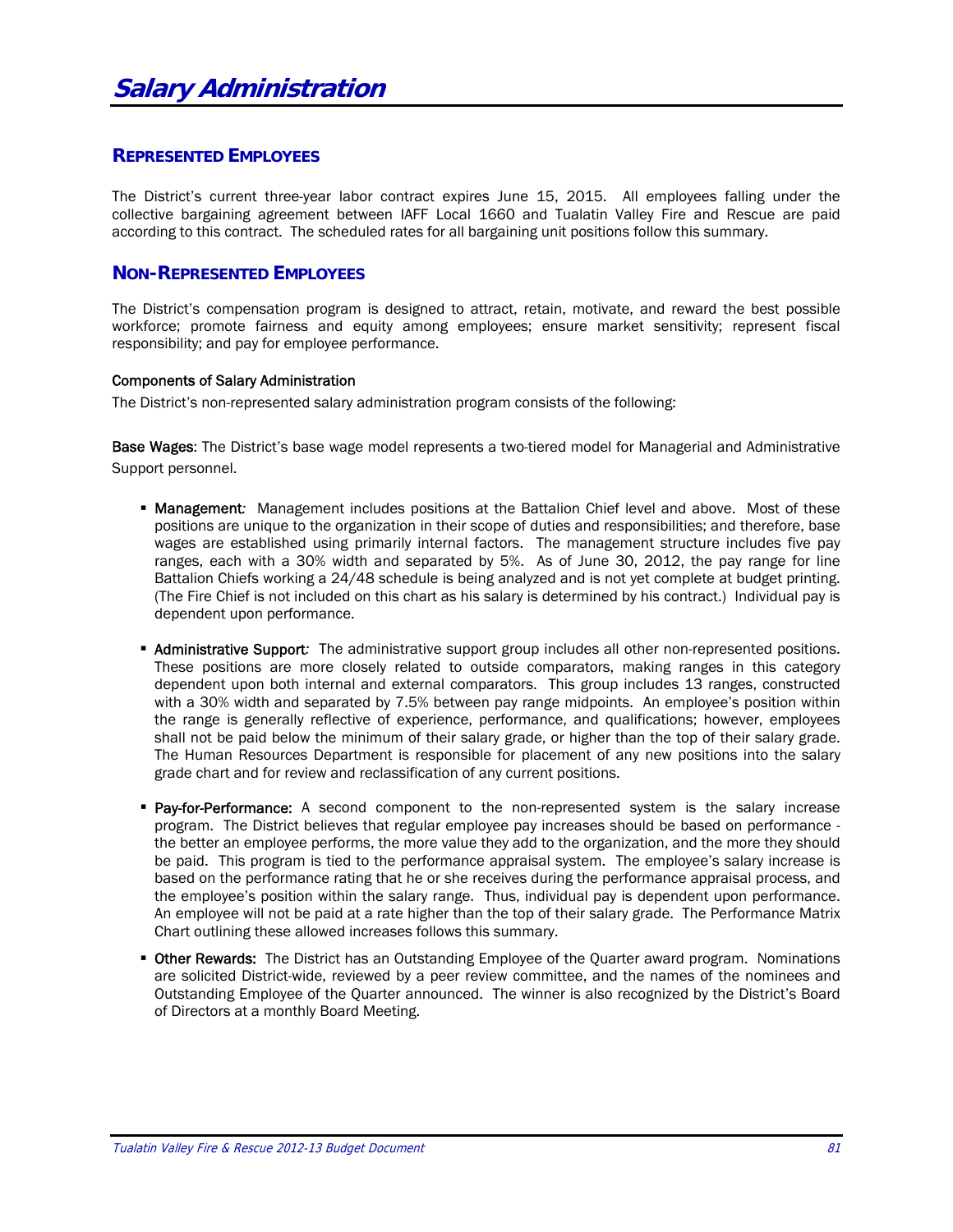# **Salary Administration, continued**

Salary Range Adjustments: Traditionally, Tualatin Valley Fire and Rescue has adjusted the non-represented manager and administrative support salary ranges annually by the same total percentage change that will affect the bargaining unit salary structure. In order to avoid wage compression between the top Union supervisory position and the first level of non-Union management that supervises Union positions, the midpoint of the lowest non-Union management salary grade has been typically calculated as ten percent above top pay for a Captain. Management ranges have been directly connected to the Union pay structure, and therefore, management ranges have typically been increased corresponding to the Union range increases to maintain this equivalency.

The administrative support ranges are more closely related to outside comparators, so ranges in this category are dependent upon both internal and external comparators. Again, these ranges have traditionally been adjusted by the same percentage applied to the management ranges.

The District operates under a total compensation model upon which all future salary offers would be based. Total compensation is the combination of salary, employer-paid benefits, deferred compensation match, employer's PERS contribution, the employer-paid PERS pick-up, and the value of leave accruals. When computed, this results in a significantly greater number than salary alone. When utilizing a total compensation model for negotiating or determining pay rate, the organization is prepared for larger total compensation costs rather than that used for the traditional compensation planning, which often looks at just salary alone. Total compensation encompasses all those items noted above. The effect is to incorporate increases in insurance premiums and other benefits into the employee's total compensation package, thus also serving to communicate to the employee the true cost and value of that package.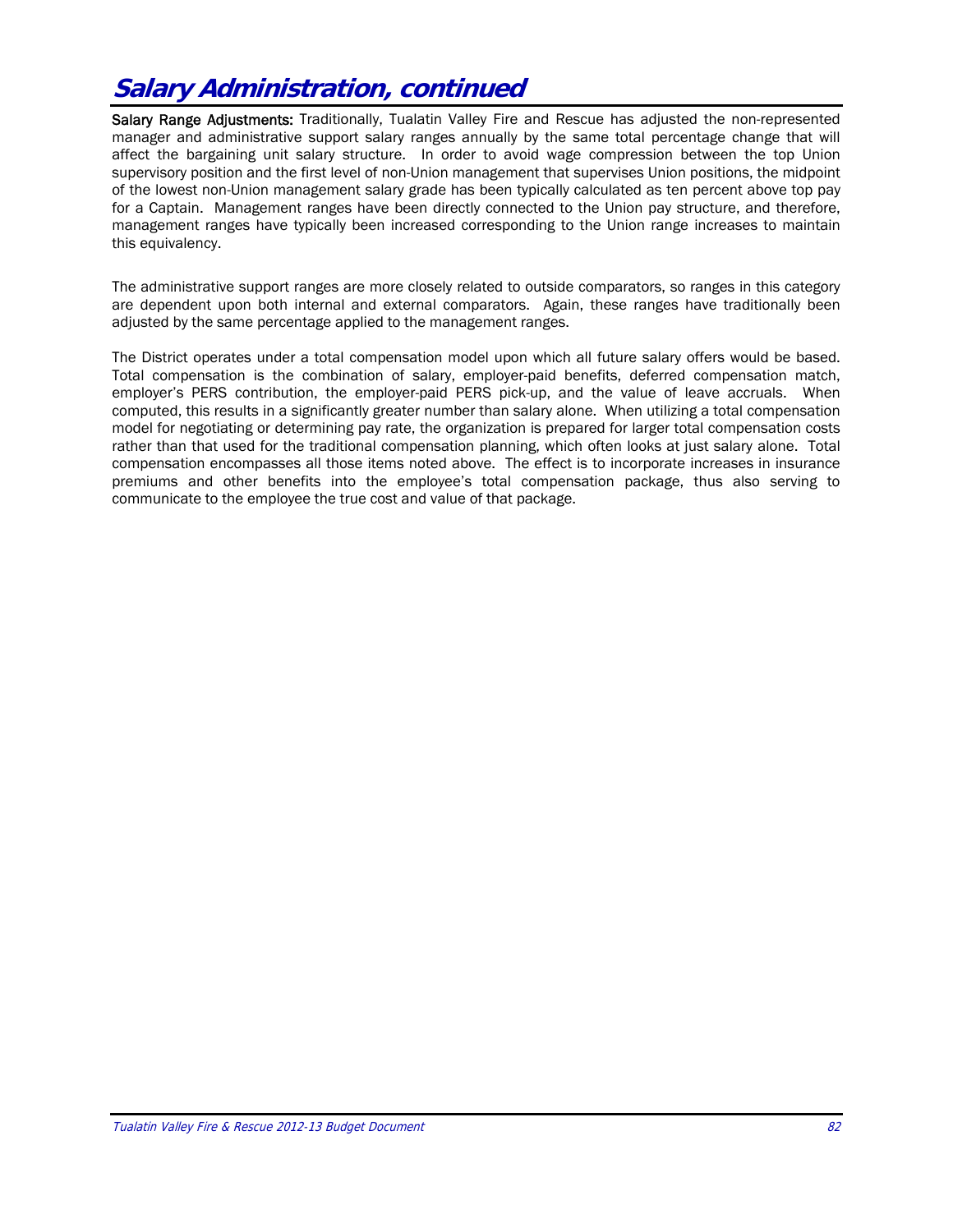# **PERFORMANCE MATRIX**

|                                               |                          | <b>Increase by Position in Range</b> |              |                          |
|-----------------------------------------------|--------------------------|--------------------------------------|--------------|--------------------------|
| Rating                                        | 1 <sup>st</sup> Ouartile | 2 <sup>nd</sup> Quartile             | 3rd Quartile | 4 <sup>th</sup> Quartile |
| <b>Exceptional Achievement</b>                | 8%                       | 7-8%                                 | $6 - 7%$     | $5 - 6\%$ *              |
| <b>Expectations Exceeded</b>                  | $6 - 7%$                 | $5-6%$                               | $4 - 5%$     | $3 - 4\%$ *              |
| <b>Valued Contributor</b>                     | $4 - 5%$                 | $3 - 4%$                             | $2 - 3%$     | $2 - 3\%$ *              |
| <b>Expectations Almost</b><br><b>Attained</b> | $0\%$                    | $0\%$                                | $0\%$        | $0\%$                    |
| <b>Below Expectations</b>                     | $0\%$                    | 0%                                   | $0\%$        | $0\%$                    |

\*Not to exceed range maximum

Instructions for Use: When a supervisor has completed the performance appraisal for an employee, he or she then determines an appropriate salary increase for that individual. The supervisor should match the individual's performance with the corresponding increase as shown in the matrix above. If the requested salary increase is different than the amount matched in the salary increase matrix, the increase should be reviewed in advance by the Director of Human Resources.

This recommendation is then forwarded with the performance appraisal (and self-appraisal) to the next level of department supervision (the Director, Assistant Chief, etc.) for his or her approval of both the performance appraisal and the pay increase. If this level of supervision falls below the Assistant Chief (AC) or Chief Financial Officer (CFO), the pay increase request and appraisal must be approved by a supervisor at the AC or CFO level. Both documents should then be forwarded to the Director of Human Resources for review and approval.

Once approved, the appraisal and approved pay increase are returned to the immediate supervisor, who then holds the performance appraisal interview with the employee. The supervisor should follow those standards as provided through performance management training given and information available on the Human Resources site on the District's intranet. Finally, the immediate supervisor should have the employee sign their performance evaluation, provide them with a copy, and then forward both the performance appraisal and pay increase document to Human Resources for implementation and filing in the employee's personnel file.

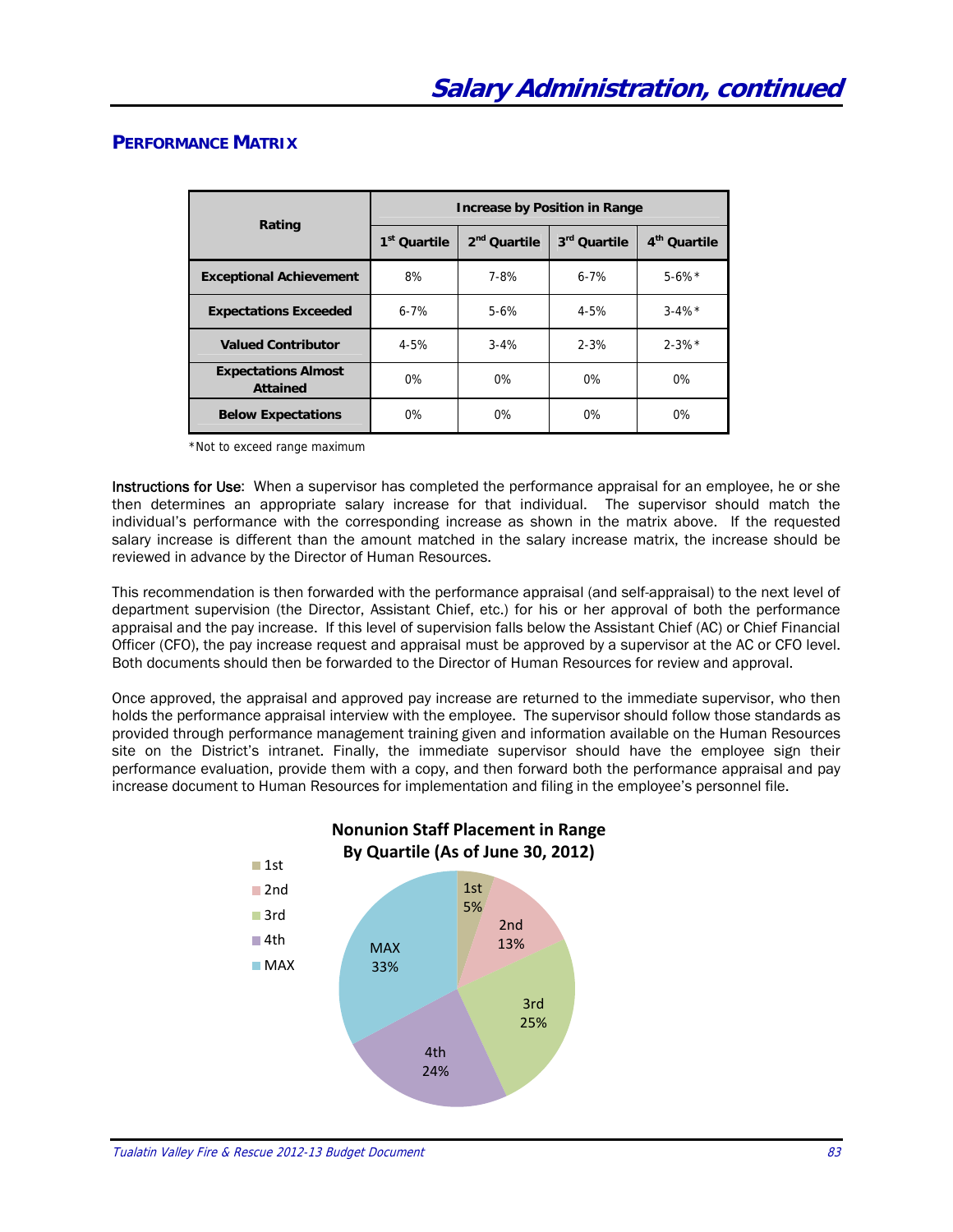|  |  |  | NON-REPRESENTED MANAGER MONTHLY SALARY GRADE CHART (JULY 1, 2012 - JUNE 30, 2013) |  |
|--|--|--|-----------------------------------------------------------------------------------|--|
|--|--|--|-----------------------------------------------------------------------------------|--|

| Grade        | <b>Min</b> | Mid    | Max    | <b>Position</b>                                                                                                                          |
|--------------|------------|--------|--------|------------------------------------------------------------------------------------------------------------------------------------------|
| 5            | 8.948      | 10.527 | 12.106 | Deputy Chief                                                                                                                             |
|              | 8.522      | 10.026 | 11.530 | Assistant Chief, Chief Financial Officer                                                                                                 |
| 3            | 8.117      | 9.549  | 10.981 |                                                                                                                                          |
| $\mathbf{2}$ | 7.730      | 9.094  | 10,458 | Controller, Division Chief, Emergency Management Director, Fire<br>Marshal, Human Resources Director, Logistics Director, Planning Chief |
|              | 7.362      | 8,661  | 9.960  | Assistant Fire Marshal, Battalion Chief (*), Public Education Chief Officer                                                              |

 *\* 30% width, Grades separated by 5%, Midpoint of Grade M1 calculated as 3.1% above 2011 Grade M1 Midpoint. Line Battalion Chief compensation has not been finalized as of June 30, 2012, but will not exceed this level.* 

#### NON-REPRESENTED ADMINISTRATION SUPPORT MONTHLY SALARY GRADE CHART (JULY 1, 2012 – JUNE 30, 2013)

| Grade          | Min   | <b>Mid</b> | Max   | <b>Position</b>                                                                                                                                                                                                                                                                                             |
|----------------|-------|------------|-------|-------------------------------------------------------------------------------------------------------------------------------------------------------------------------------------------------------------------------------------------------------------------------------------------------------------|
| 13             | 6,992 | 8,226      | 9,460 | <b>IT Manager</b>                                                                                                                                                                                                                                                                                           |
| 12             | 6,504 | 7,652      | 8,800 | <b>Construction Projects Manager, Financial Operations Manager</b>                                                                                                                                                                                                                                          |
| 11             | 6,050 | 7,118      | 8,186 | Facilities Operations Manager, Fleet Services Manager, Human<br>Resources Manager, Network Engineer, OHS Program Manager, Senior<br>Database Administrator, Senior Systems Administrator                                                                                                                    |
| 10             | 5,628 | 6,621      | 7,614 | Emergency Management. Program Manager, Management Analyst,<br>Media Services Manager, Operations Business Manager, Partnership and<br>Public Information Manager, Purchasing Manager/Contracts<br>Administrator, Supply Manager                                                                             |
| 9              | 5,235 | 6,159      | 7,083 | Communications Supervisor, Fleet Technician Supervisor, Payroll<br>Manager, Senior Benefits Administrator, Systems Administrator II                                                                                                                                                                         |
| 8              | 4,870 | 5,729      | 6,588 | Data Analyst, Financial Systems Analyst, HR Data Analyst, Media<br>Producer, Nurse II, Program Planner, Public Affairs Officer, Systems<br>Administrator                                                                                                                                                    |
| $\overline{7}$ | 4,530 | 5,329      | 6,128 | Communications Technician, Executive Assistant, Facilities Maintenance<br>Lead Technician, Facilities Maintenance Technician (LME), Fleet<br>Technician, Nurse, Senior Employment Coordinator                                                                                                               |
| 6              | 4,213 | 4,957      | 5,701 | Facilities Maintenance Technician, Service Desk Specialist II, Wellness<br>Program Coordinator                                                                                                                                                                                                              |
| 5              | 3,919 | 4,611      | 5,303 | Administrative Supervisor, EMS Specialist, GIS Specialist, Records<br>Analyst, Supply Operations Supervisor                                                                                                                                                                                                 |
| 4              | 3,646 | 4,289      | 4,932 | Accounting Specialist, Communications Program Assistant, OHS Program<br>Assistant, Operations Technician, Service Desk Specialist                                                                                                                                                                           |
| 3              | 3,392 | 3,990      | 4,589 | Apparatus Maintenance Assistant, Facilities Maintenance Administrative<br>Specialist, Fleet Parts & Small Engine Technician, Human Resources<br>Assistant, Lead Admin Assistant-Fire Prevention, Logistics Assistant,<br>Respiratory and Emergency Equipment Technician, Response Aid<br>Program Specialist |
| $\overline{2}$ | 3,155 | 3,712      | 4,269 | Accounting Assistant, Administrative Assistant II, Code Enforcement<br>Program Assistant, Supply Specialist                                                                                                                                                                                                 |
| 1              | 2.935 | 3,453      | 3,971 | Administrative Assistant, Maintenance Utility Worker, Supply Assistant,<br><b>Supply Driver</b>                                                                                                                                                                                                             |

*30% width, Grades separated by 7.5%, Midpoint of Grade 1 calculated as 3.1% above 2011 Grade 1 Midpoint.*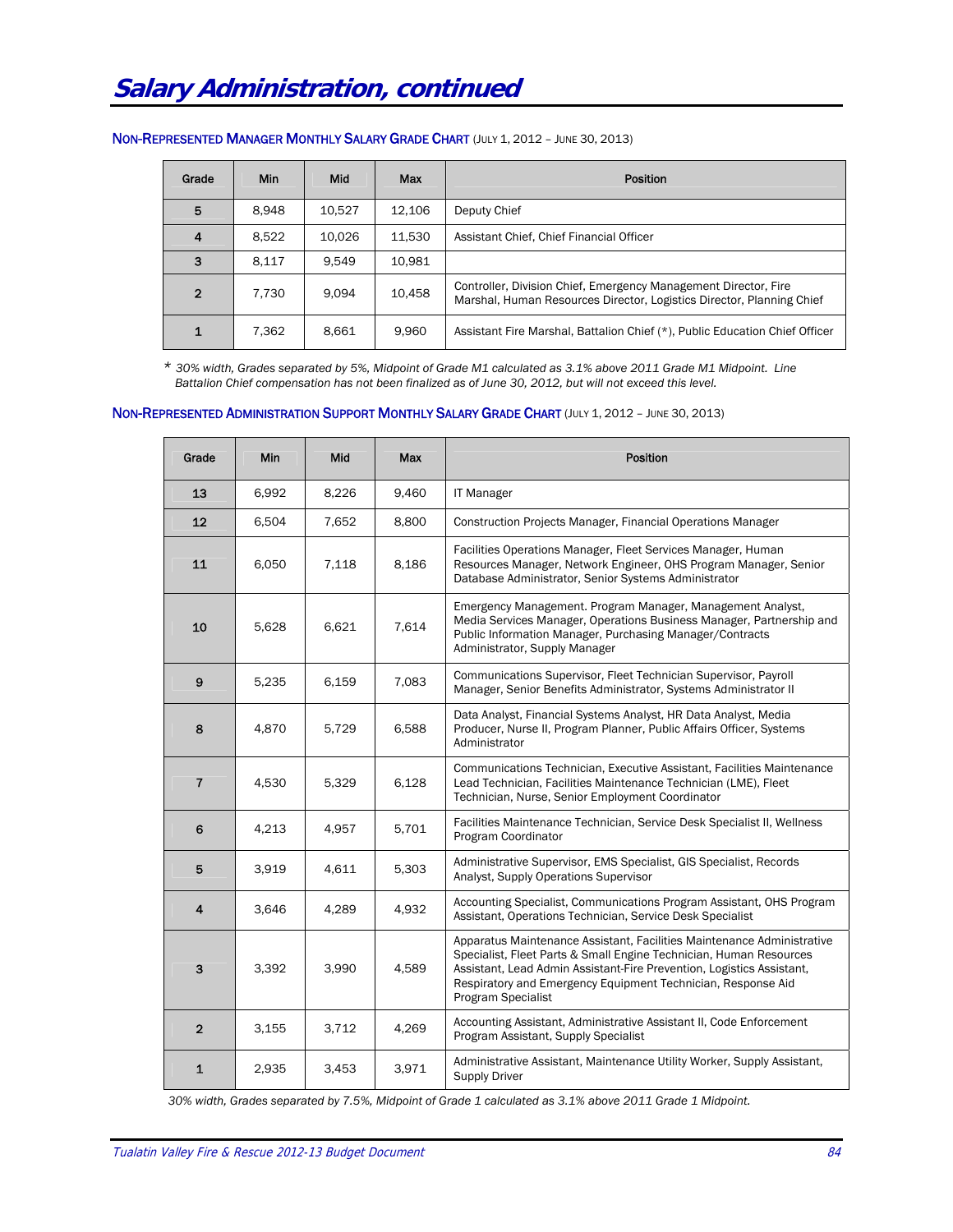# BARGAINING UNIT EMPLOYEES HOURLY AND MONTHLY WAGE SCHEDULES (JULY 1, 2012 - DECEMBER 31, 2012)

### 53-HOUR (24-ON/48-OFF) SCHEDULE (Kelly shift 1 every 16 shifts). Based on Annual Hours 2,739.38 (Monthly 228.28 Pay Period 114.14)

| <b>Classification</b> | <b>Entry</b> | 1 Year   | 2 Years  | 3 Years  | 4 Years  | 5 Years  |
|-----------------------|--------------|----------|----------|----------|----------|----------|
| Firefighter           | 18.5365      | 21.6507  | 22,7776  | 23.9046  | 25.1058  | 26.3811  |
| Monthly               | 4.231.51     | 4.942.42 | 5.199.67 | 5,456.95 | 5.731.16 | 6.022.29 |
| Engineer              | 19.7969      | 23.0891  | 24.2902  | 25.5507  | 26.8409  | 28.1458  |
| Monthly               | 4.519.24     | 5.270.79 | 5.544.97 | 5.832.71 | 6.127.24 | 6.425.13 |
| Lieutenant            | 21.3392      | 24.9279  | 26.2774  | 27.5229  | 28.9763  | 30.3999  |
| Monthly               | 4.871.31     | 5.690.54 | 5.998.60 | 6.282.94 | 6.614.71 | 6,939.70 |
| Captain               | 23.5191      | 27.4488  | 28.9021  | 30.3405  | 31.9272  | 33.4547  |
| Monthly               | 5.368.94     | 6.266.02 | 6.597.77 | 6.926.13 | 7.288.34 | 7.637.04 |

#### *All Premiums based on Firefighter position*

| Premiums            | Entry  | 1 Year | 2 Years | 3 Years | 4 Years | 5 Years |
|---------------------|--------|--------|---------|---------|---------|---------|
| PM (10%)            | 1.8537 | 2.1651 | 2.2778  | 2.3905  | 2.5106  | 2.6381  |
| <b>Monthly</b>      | 423.15 | 494.24 | 519.97  | 545.69  | 573.12  | 602.23  |
| (6%)<br>Hazmat Spec | 1.1122 | 1.2990 | 1.3667  | 1.4343  | 1.5063  | 1.5829  |
| Tech Rescue<br>(6%) | 1.1122 | 1.2990 | 1.3667  | 1.4343  | 1.5063  | 1.5829  |
| Water Rescue (6%)   | 1.1122 | 1.2990 | 1.3667  | 1.4343  | 1.5063  | 1.5829  |
| Monthly             | 253.89 | 296.54 | 311.98  | 327.42  | 343.87  | 361.34  |
| Hazmat Tech (4%)    | 0.7415 | 0.8660 | 0.9111  | 0.9562  | 1.0042  | 1.0552  |
| Monthly             | 169.26 | 197.70 | 207.99  | 218.28  | 229.25  | 240.89  |
| FTO (3%)            | 0.5561 | 0.6495 | 0.6833  | 0.7171  | 0.7532  | 0.7914  |
| Monthly             | 126.95 | 148.27 | 155.99  | 163.71  | 171.93  | 180.67  |

## 40-HOUR SCHEDULE

| <b>Classification</b>    | Entry    | 1 Year                                          | 2 Years  | 3 Years  | 4 Years  | 5 Years  |
|--------------------------|----------|-------------------------------------------------|----------|----------|----------|----------|
| Firefighter              | 24.4116  | 28.5128                                         | 29.9969  | 31.4812  | 33.0631  | 34.7426  |
| Monthly                  | 4.231.51 | 4.942.42                                        | 5.199.67 | 5.456.95 | 5.731.16 | 6.022.29 |
| Engineer                 | 26.0715  | 30.4072                                         | 31.9890  | 33.6489  | 35.3481  | 37.0666  |
| Monthly                  | 4,519.24 | 5,270.79                                        | 5,544.97 | 5,832.71 | 6,127.24 | 6,425.13 |
| Lieutenant               | 28.1027  | 32.8288                                         | 34,6060  | 36.2463  | 38.1603  | 40.0352  |
| Monthly                  | 4,871.31 | 5,690.54                                        | 5,998.60 | 6,282.94 | 6,614.71 | 6,939.70 |
| Captain                  | 30.9735  | 36.1487                                         | 38.0626  | 39.9569  | 42.0465  | 44.0581  |
| Monthly                  | 5.368.94 | 6.266.02                                        | 6.597.77 | 6.926.13 | 7,288.34 | 7.637.04 |
|                          |          | Entry level Fire Inspector starts at 3 Year Pay |          |          |          |          |
| Fire Inspector           |          | <b>Step</b>                                     |          | 33.6489  | 35,3481  | 37,0666  |
| Monthly                  |          |                                                 |          | 5,832.71 | 6,127.24 | 6,425.13 |
| Deputy Fire Marshal 1    | 28.1027  | 32.8288                                         | 34,6060  | 36.2463  | 38.1603  | 40.0352  |
| Monthly                  | 4,871.31 | 5,690.54                                        | 5,998.60 | 6,282.94 | 6.614.71 | 6,939.70 |
| Deputy Fire Marshal 2    | 30.9735  | 36.1487                                         | 38.0626  | 39.9569  | 42.0465  | 44.0581  |
| Monthly                  | 5.368.94 | 6.266.02                                        | 6.597.77 | 6.926.13 | 7.288.34 | 7,637.04 |
| <b>HazMat Specialist</b> | 30.9735  | 36.1487                                         | 38.0626  | 39.9569  | 42.0465  | 44.0581  |
| Monthly                  | 5,368.94 | 6,266.02                                        | 6,597.77 | 6,926.13 | 7,288.34 | 7.637.04 |
| <b>Plans Examiner</b>    | 30.9735  | 36.1487                                         | 38.0626  | 39.9569  | 42.0465  | 44.0581  |
| Monthly                  | 5,368.94 | 6,266.02                                        | 6,597.77 | 6,926.13 | 7,288.34 | 7.637.04 |
| <b>Training Officer</b>  | 30.9735  | 36.1487                                         | 38.0626  | 39.9569  | 42.0465  | 44.0581  |
| Monthly                  | 5,368.94 | 6,266.02                                        | 6,597.77 | 6,926.13 | 7,288.34 | 7.637.04 |

#### *All Premiums based on Firefighter position*

|                     | -      |        |         |         |         |         |
|---------------------|--------|--------|---------|---------|---------|---------|
| <b>Premiums</b>     | Entry  | 1 Year | 2 Years | 3 Years | 4 Years | 5 Years |
| PM (10%)            | 2.4412 | 2.8513 | 2.9997  | 3.1481  | 3.3063  | 3.4743  |
| Monthly             | 423.15 | 494.24 | 519.97  | 545.69  | 573.12  | 602.23  |
| (6%)<br>Hazmat Spec | 1.4647 | 1.7108 | 1.7998  | 1.8889  | 1.9838  | 2.0846  |
| Tech Rescue (6%)    | 1.4647 | 1.7108 | 1.7998  | 1.8889  | 1.9838  | 2.0846  |
| Water Rescue (6%)   | 1.4647 | 1.7108 | 1.7998  | 1.8889  | 1.9838  | 2.0846  |
| Monthly             | 253.89 | 296.54 | 311.98  | 327.42  | 343.87  | 361.34  |
| Hazmat Tech (4%)    | 0.9765 | 1.1405 | 1.1999  | 1.2592  | 1.3225  | 1.3897  |
| Monthly             | 169.26 | 197.70 | 207.99  | 218.28  | 229.25  | 240.89  |
| FTO (3%)            | 0.7323 | 0.8554 | 0.8999  | 0.9444  | 0.9919  | 1.0423  |
| Monthly             | 126.95 | 148.27 | 155.99  | 163.71  | 171.93  | 180.67  |